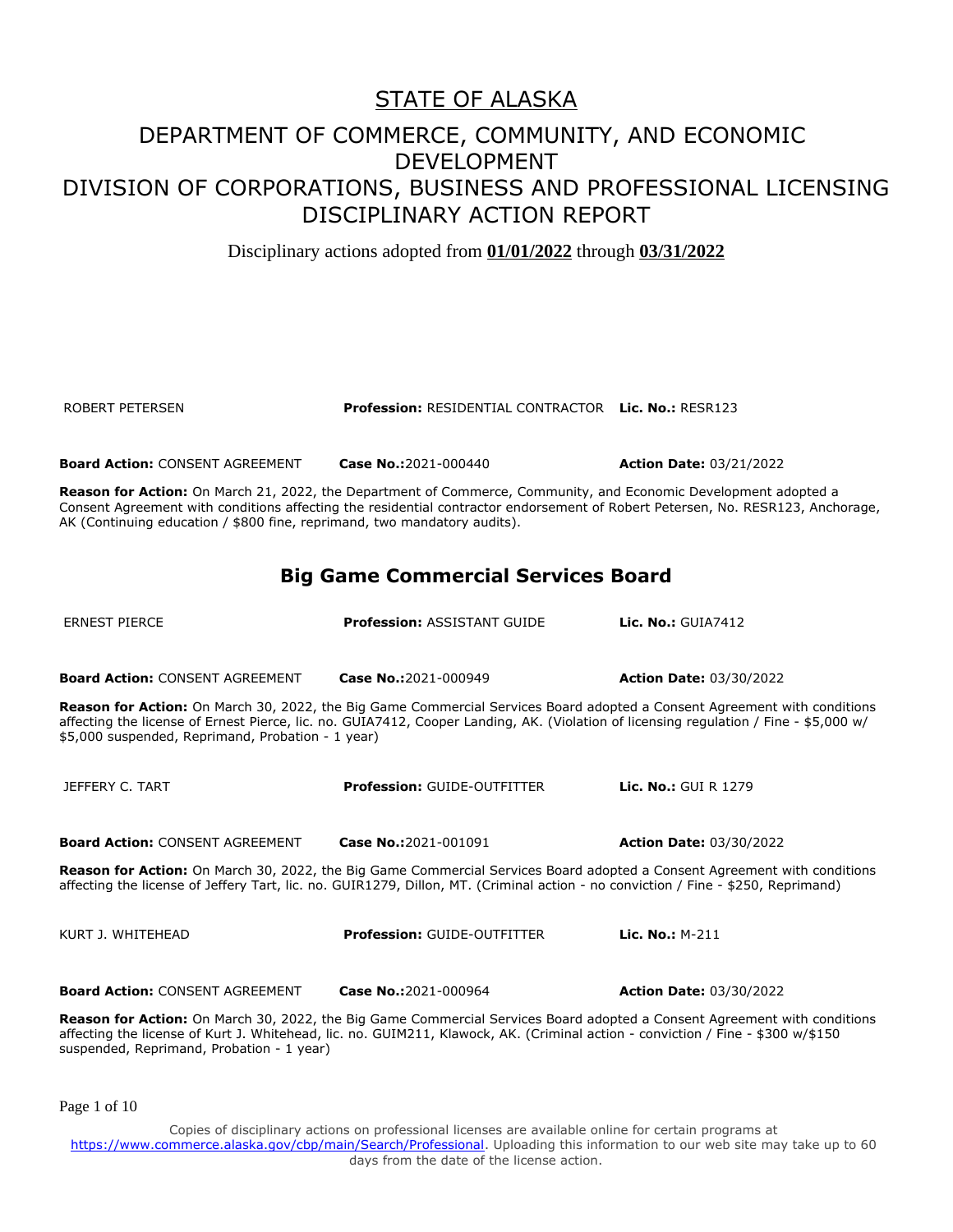Disciplinary actions adopted from **01/01/2022** through **03/31/2022**

| THOMAS A. HEDLUND                                                                                                                                                                                                                                                                                            | <b>Profession: GUIDE-OUTFITTER</b>                                                                                                                                                                                                                           | Lic. No.: GUIR857              |  |
|--------------------------------------------------------------------------------------------------------------------------------------------------------------------------------------------------------------------------------------------------------------------------------------------------------------|--------------------------------------------------------------------------------------------------------------------------------------------------------------------------------------------------------------------------------------------------------------|--------------------------------|--|
| <b>Board Action: CONSENT AGREEMENT</b>                                                                                                                                                                                                                                                                       | Case No.:2021-001317                                                                                                                                                                                                                                         | <b>Action Date: 03/30/2022</b> |  |
| suspended, Reprimand, Probation - 1 year)                                                                                                                                                                                                                                                                    | Reason for Action: On March 30, 2022, the Big Game Commercial Services Board adopted a Consent Agreement with conditions<br>affecting the license of Thomas A. Hedlund, lic. no. GUIR857, Iliamna, AK. (License application problem / Fine - \$1,000 w/\$500 |                                |  |
| JONATHAN B. BURROWS                                                                                                                                                                                                                                                                                          | <b>Profession: GUIDE-OUTFITTER</b>                                                                                                                                                                                                                           | Lic. No.: GUIR1307             |  |
| <b>Board Action: CONSENT AGREEMENT</b>                                                                                                                                                                                                                                                                       | Case No.:2021-001318                                                                                                                                                                                                                                         | <b>Action Date: 03/30/2022</b> |  |
| Reason for Action: On March 30, 2022, the Big Game Commercial Services Board adopted a Consent Agreement with conditions<br>affecting the license of Jonathan B. Burrows, lic. no. GUIR1307, Alsworth, AK. (License application problem / Fine - \$200,<br>Reprimand)                                        |                                                                                                                                                                                                                                                              |                                |  |
| WARREN E. JOHNSON                                                                                                                                                                                                                                                                                            | <b>Profession: MASTER GUIDE-OUTFITTER Lic. No.: GUIM87</b>                                                                                                                                                                                                   |                                |  |
| <b>Board Action: LICENSE SURRENDER</b>                                                                                                                                                                                                                                                                       | Case No.:2020-000222                                                                                                                                                                                                                                         | <b>Action Date: 02/04/2022</b> |  |
| Reason for Action: On February 4, 2022, the Big Game Commercial Services Board adopted a Surrender of License with conditions<br>affecting the license of Warren E. Johnson, lic. no. GUIM87, Kenai, AK. (Criminal action - non conviction / Surrender of License)                                           |                                                                                                                                                                                                                                                              |                                |  |
| <b>Board of Barbers &amp; Hairdressers</b>                                                                                                                                                                                                                                                                   |                                                                                                                                                                                                                                                              |                                |  |
| <b>DENNIS MILLHOUSE</b>                                                                                                                                                                                                                                                                                      | <b>Profession: SHOP OWNER</b>                                                                                                                                                                                                                                | <b>Lic. No.: HADS3886</b>      |  |
| <b>Board Action: CONSENT AGREEMENT</b>                                                                                                                                                                                                                                                                       | Case No.:2020-000710                                                                                                                                                                                                                                         | <b>Action Date: 01/25/2022</b> |  |
| Reason for Action: On January 25, 2022, the Alaska Board of Barbers and Hairdressers adopted a Consent Agreement with<br>conditions affecting the license of Dennis Millhouse, lic. no. HADS3886, Anchorage, AK. (Unlicensed action / Fine - \$3,000 w/\$1,000<br>suspended, Reprimand, Probation - 2 years) |                                                                                                                                                                                                                                                              |                                |  |

Page 2 of 10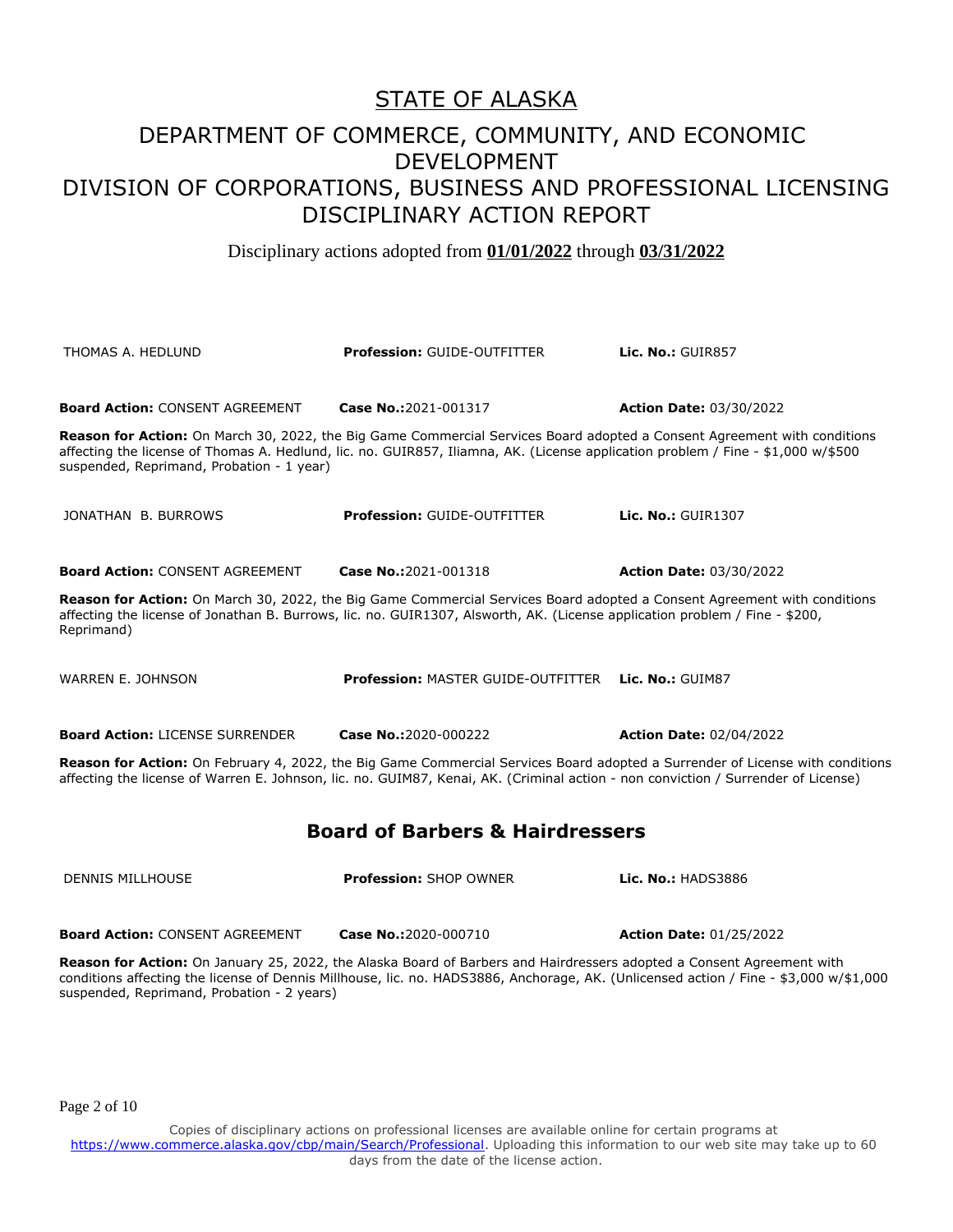Disciplinary actions adopted from **01/01/2022** through **03/31/2022**

#### **Board of Chiropractic Examiners**

| AARON . SHOEMAKER,                   | <b>Profession: CHIROPRACTOR</b> | <b>Lic. No.:</b> 118490        |
|--------------------------------------|---------------------------------|--------------------------------|
| <b>Board Action: LICENSE REVOKED</b> | Case No.:2020-000442            | <b>Action Date: 02/03/2022</b> |

**Reason for Action:** On February 3, 2022, the Alaska Board of Chiropractic Examiners adopted the Office of Administrative Hearing Decision with conditions affecting the license of Aaron Shoemaker, lic. no. 118490, Fairbanks, AK. (Prohibited activities / License Revocation)

#### **Board of Dental Examiners**

JANEL . DAVIS, **Profession:** DENTAL HYGIENIST **Lic. No.:** 

**Board Action:** LICENSE SURRENDER **Case No.:**2021-000439 **Action Date:** 01/14/2022

**Reason for Action:** On January 14, 2022, the Alaska Board of Dental Examiners adopted a Voluntary Surrender of License of Janel Davis, lic nos. DENH740 and DENA356, Juneau, AK, (Prohibited activities / Voluntary Surrender of License)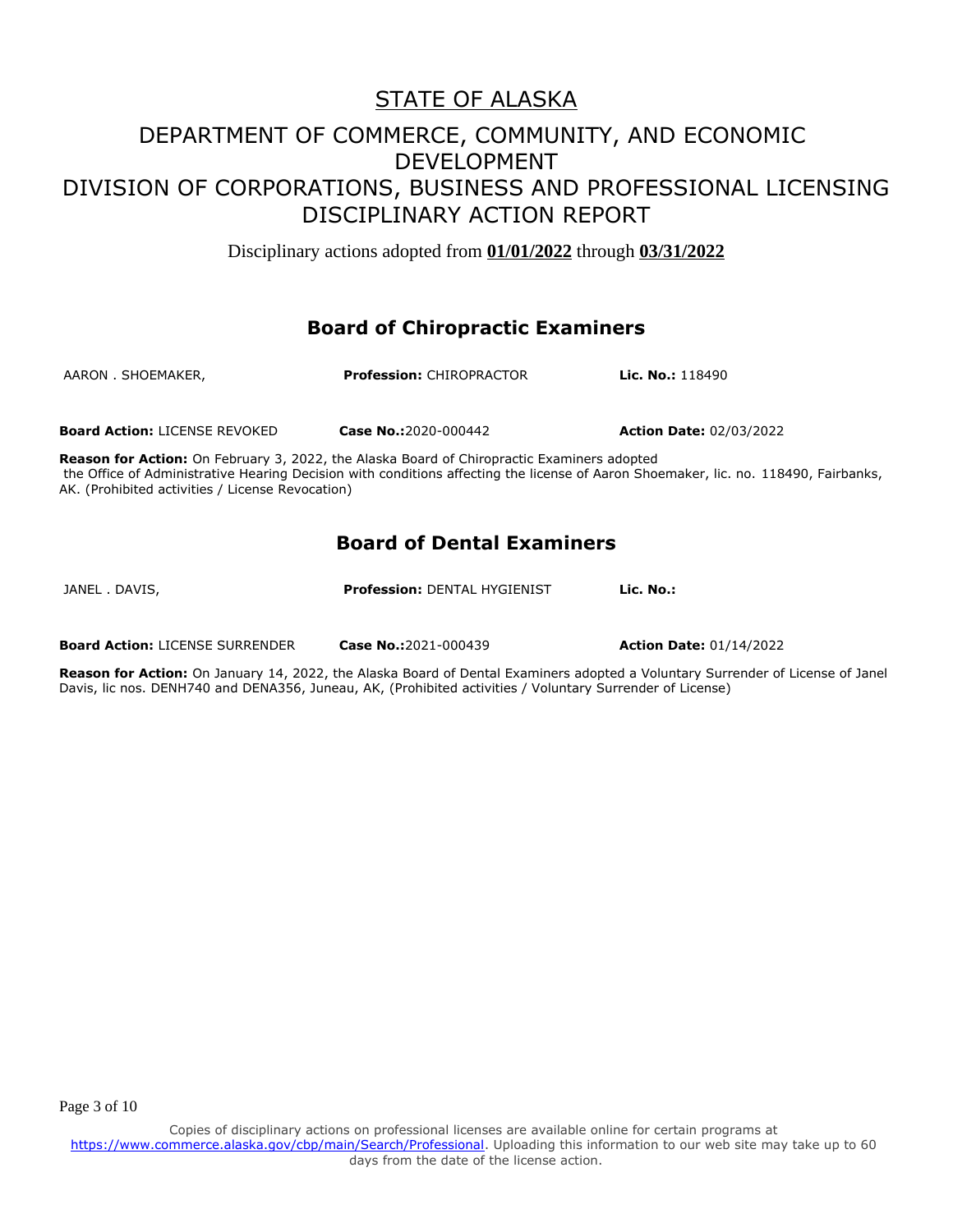Disciplinary actions adopted from **01/01/2022** through **03/31/2022**

#### **Board of Massage Therapists**

| TAMMY THINOI                                                                                                                                                                                                                                                                           | <b>Profession: MASSAGE THERAPIST</b>                     | Lic. No.: 102090               |  |
|----------------------------------------------------------------------------------------------------------------------------------------------------------------------------------------------------------------------------------------------------------------------------------------|----------------------------------------------------------|--------------------------------|--|
| <b>Board Action: CONSENT AGREEMENT</b>                                                                                                                                                                                                                                                 | Case No.:2021-001055                                     | <b>Action Date: 02/17/2022</b> |  |
| Reason for Action: On February 17, 2022, the Board of Massage Therapists adopted a Consent Agreement with conditions<br>affecting the massage therapist license of Tammy Thinoi, No. 102090, Anchorage, AK (Continuing education / \$200 fine, reprimand,<br>two mandatory audits).    |                                                          |                                |  |
| MARCIA ESKRIDGE                                                                                                                                                                                                                                                                        | <b>Profession: MASSAGE THERAPIST</b>                     | Lic. No.: 101231               |  |
| <b>Board Action: CONSENT AGREEMENT</b>                                                                                                                                                                                                                                                 | Case No.:2021-001056                                     | <b>Action Date: 02/17/2022</b> |  |
| Reason for Action: On February 17, 2022, the Board of Massage Therapists adopted a Consent Agreement with conditions<br>affecting the massage therapist license of Marcia Eskridge, No. 101231, Anchorage, AK (Continuing education / \$400 fine,<br>reprimand, two mandatory audits). |                                                          |                                |  |
| <b>Board of Nursing</b>                                                                                                                                                                                                                                                                |                                                          |                                |  |
| DEBORAH A. CROWE,                                                                                                                                                                                                                                                                      | <b>Profession: ADVANCED NURSE</b><br><b>PRACTITIONER</b> | <b>Lic. No.: NURU1244</b>      |  |
| <b>Board Action: CONSENT AGREEMENT</b>                                                                                                                                                                                                                                                 | Case No.:2021-000289                                     | <b>Action Date: 02/17/2022</b> |  |
| Reason for Action: On Feb. 17, 2022, the Board of Nursing adopted a Consent Agreement with conditions affecting the license of<br>Deborah Crowe, lic. no. NURU1244, Sierra Vista, AZ. (Unlicensed practice or activity / Fine - \$5,000 w/2,500 suspended,<br>Reprimand)               |                                                          |                                |  |
| CAROLYN A. WELLE,                                                                                                                                                                                                                                                                      | <b>Profession: CERTIFIED NURSE AIDE</b>                  | Lic. No.: 117121               |  |
| <b>Board Action: LICENSE REVOKED</b>                                                                                                                                                                                                                                                   | Case No.:2021-000354                                     | <b>Action Date: 03/28/2022</b> |  |
| Reason for Action: On February 17, 2022 the Board of Nursing considered and adopted a Default License Revocation affecting the<br>Nurse Aid Certificate (117121) of Carolyn Welle (Continuing Education / Default Revocation)                                                          |                                                          |                                |  |

Page 4 of 10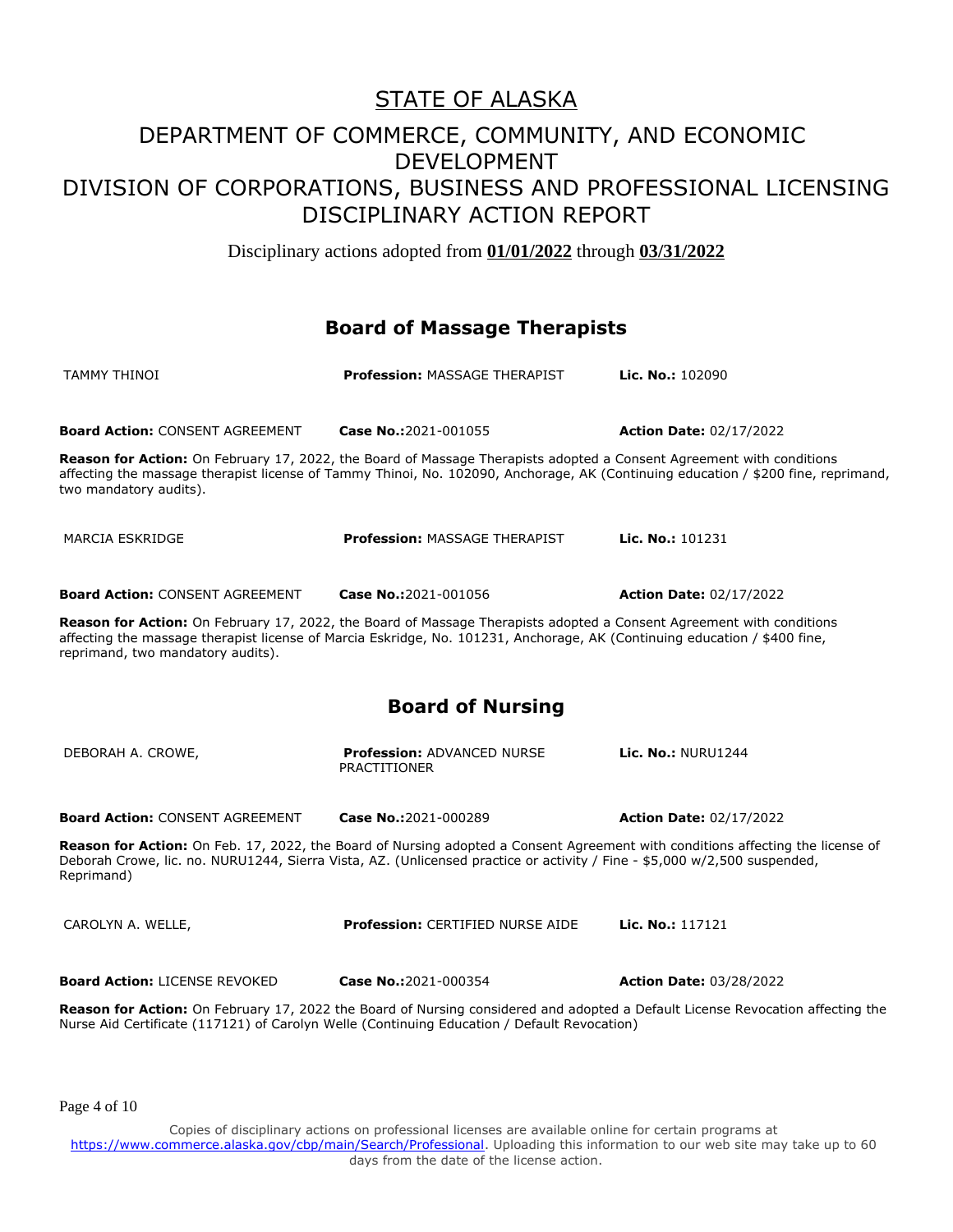#### STATE OF ALASKA

### DEPARTMENT OF COMMERCE, COMMUNITY, AND ECONOMIC DEVELOPMENT DIVISION OF CORPORATIONS, BUSINESS AND PROFESSIONAL LICENSING DISCIPLINARY ACTION REPORT

Disciplinary actions adopted from **01/01/2022** through **03/31/2022**

| HAYLEIGH L. JONES,                                                                                                                                                                                                                 | <b>Profession: CERTIFIED NURSE AIDE</b>                                                                            | Lic. No.: 130769                                                                                                                                                                                                                                                   |  |
|------------------------------------------------------------------------------------------------------------------------------------------------------------------------------------------------------------------------------------|--------------------------------------------------------------------------------------------------------------------|--------------------------------------------------------------------------------------------------------------------------------------------------------------------------------------------------------------------------------------------------------------------|--|
| <b>Board Action: LICENSE REVOKED</b>                                                                                                                                                                                               | Case No.:2021-000389                                                                                               | <b>Action Date: 03/26/2022</b>                                                                                                                                                                                                                                     |  |
|                                                                                                                                                                                                                                    | Nurse Aid Certificate (130769) of Hayleigh Jones (Continuing Education / Default Revocation)                       | Reason for Action: On February 17, 2022 the Board of Nursing considered and adopted a Default License Revocation affecting the                                                                                                                                     |  |
| NICOLE D. MEREIGH,                                                                                                                                                                                                                 | <b>Profession: CERTIFIED NURSE AIDE</b>                                                                            | Lic. No.: 108743                                                                                                                                                                                                                                                   |  |
| <b>Board Action: LICENSE REVOKED</b>                                                                                                                                                                                               | Case No.:2021-000378                                                                                               | <b>Action Date: 03/26/2022</b>                                                                                                                                                                                                                                     |  |
| Reason for Action: On February 17, 2022 the Board of Nursing considered and adopted a Default License Revocation affecting the<br>Nurse Aid Certificate (108743) of Nicole Mereigh (Continuing Education / Default Revocation)     |                                                                                                                    |                                                                                                                                                                                                                                                                    |  |
| RENEE A. WESTERBERG,                                                                                                                                                                                                               | <b>Profession: CERTIFIED NURSE AIDE</b>                                                                            | <b>Lic. No.: NUAA7614</b>                                                                                                                                                                                                                                          |  |
| <b>Board Action: LICENSE REVOKED</b>                                                                                                                                                                                               | Case No.:2021-000388                                                                                               | <b>Action Date: 03/25/2022</b>                                                                                                                                                                                                                                     |  |
| Reason for Action: On February 17, 2022 the Board of Nursing considered and adopted a Default License Revocation affecting the<br>Nurse Aid Certificate (NUAA7614) of Renee Westerberg (Continuing Education / Default Revocation) |                                                                                                                    |                                                                                                                                                                                                                                                                    |  |
| JENNIFER E. ELLIS,                                                                                                                                                                                                                 | <b>Profession: CERTIFIED NURSE AIDE</b>                                                                            | <b>Lic. No.: NUAA13988</b>                                                                                                                                                                                                                                         |  |
| <b>Board Action: BOARD ORDER AFTER</b><br><b>HEARING</b>                                                                                                                                                                           | Case No.:2021-000277                                                                                               | <b>Action Date: 02/22/2022</b>                                                                                                                                                                                                                                     |  |
| CE; mandatory audit for next two renewal cycles; Board Reprimand; Fine \$480).                                                                                                                                                     | Reason for Action: On February 22, 2022, the Alaska Board of Nursing adopted the Office of Administrative Hearings | Administrative Law Judge's recommendation of conditions which affect the licensure of NUAA 13988. (Continuing Education - (24 hrs                                                                                                                                  |  |
| MAISEE. XIONG,                                                                                                                                                                                                                     | <b>Profession: CERTIFIED NURSE AIDE</b>                                                                            | Lic. No.: 107144                                                                                                                                                                                                                                                   |  |
| <b>Board Action: CONSENT AGREEMENT</b>                                                                                                                                                                                             | Case No.:2021-000377                                                                                               | <b>Action Date: 02/17/2022</b>                                                                                                                                                                                                                                     |  |
|                                                                                                                                                                                                                                    |                                                                                                                    | Reason for Action: On February 17, 2022, the Board of Nursing adopted a Consent Agreement with conditions affecting the nurse<br>aide certificate of Maisee Xiong, No. 107144, Anchorage, AK (Continuing education / \$420 fine, reprimand, two mandatory audits). |  |

Page 5 of 10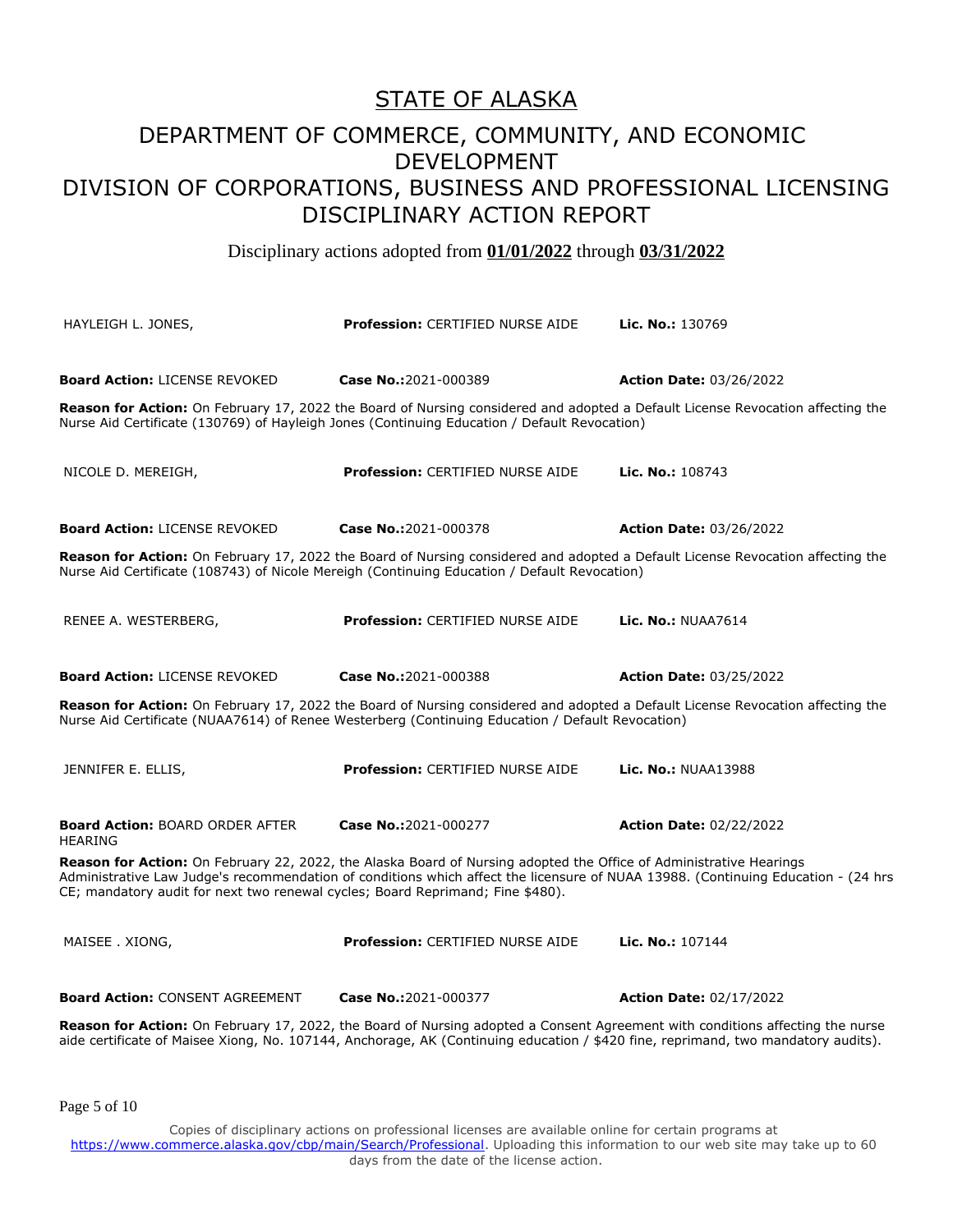Disciplinary actions adopted from **01/01/2022** through **03/31/2022**

| <b>JODI WOLCOFF</b>                                                                                                                                                                                                                                                                                                   | <b>Profession: LICENSED PRACTICAL</b><br><b>NURSE</b> | Lic. No.: 110551               |  |
|-----------------------------------------------------------------------------------------------------------------------------------------------------------------------------------------------------------------------------------------------------------------------------------------------------------------------|-------------------------------------------------------|--------------------------------|--|
| <b>Board Action: CONSENT AGREEMENT</b>                                                                                                                                                                                                                                                                                | Case No.:2021-000457                                  | <b>Action Date: 02/17/2022</b> |  |
| Reason for Action: On Feb. 17, 2022, the Board of Nursing adopted a Consent Agreement with conditions affecting the license of<br>Jodi Wolcoff, lic. no. 110551, Wasilla, AK. (Unlicensed practice or activity / Fine - \$500, Probation - 5 years)                                                                   |                                                       |                                |  |
| <b>JOHN HEPLER</b>                                                                                                                                                                                                                                                                                                    | <b>Profession: LICENSED PRACTICAL</b><br><b>NURSE</b> | Lic. No.: 112694               |  |
| <b>Board Action: CONSENT AGREEMENT</b>                                                                                                                                                                                                                                                                                | Case No.:2021-000337                                  | <b>Action Date: 02/17/2022</b> |  |
| Reason for Action: On February 17, 2022, the Board of Nursing adopted a Consent Agreement with conditions affecting the license<br>of John Hepler, practical nurse license No. 112694, Chugiak, AK (Continuing education / \$250 fine, reprimand, two mandatory<br>audits).                                           |                                                       |                                |  |
| <b>NANCY MOORE</b>                                                                                                                                                                                                                                                                                                    | Profession: REGISTERED NURSE                          | <b>Lic. No.: NURR7047</b>      |  |
| <b>Board Action: CONSENT AGREEMENT</b>                                                                                                                                                                                                                                                                                | Case No.:2021-001117                                  | <b>Action Date: 02/17/2022</b> |  |
| Reason for Action: On February 17, 2022, the Board of Nursing adopted a Consent Agreement with conditions affecting Nancy<br>Moore's registered nurse license, No. NURR7047, Big Lake, AK (Continuing education / \$975.00 fine, reprimand, two mandatory<br>audits).                                                 |                                                       |                                |  |
| PARIS S. STEPHENS,                                                                                                                                                                                                                                                                                                    | <b>Profession: REGISTERED NURSE</b>                   | Lic. No.: NURR35423            |  |
| <b>Board Action: CONSENT AGREEMENT,</b><br>AMENDED                                                                                                                                                                                                                                                                    | Case No.:2020-000055                                  | <b>Action Date: 02/17/2022</b> |  |
| Reason for Action: On Feb. 17, 2022, the Board of Nursing adopted a Consent Agreement with conditions affecting the license of<br>Paris Stephens, lic. no. NURR35423, Fairbanks, AK. (Unlicensed practice or activity / Fine - \$6,000 w/3,000 suspended, Probation -<br>100 days added to original 2 year probation) |                                                       |                                |  |
| MELISSA L. TEMPLIN,                                                                                                                                                                                                                                                                                                   | <b>Profession: REGISTERED NURSE</b>                   | Lic. No.: 159875               |  |

Page 6 of 10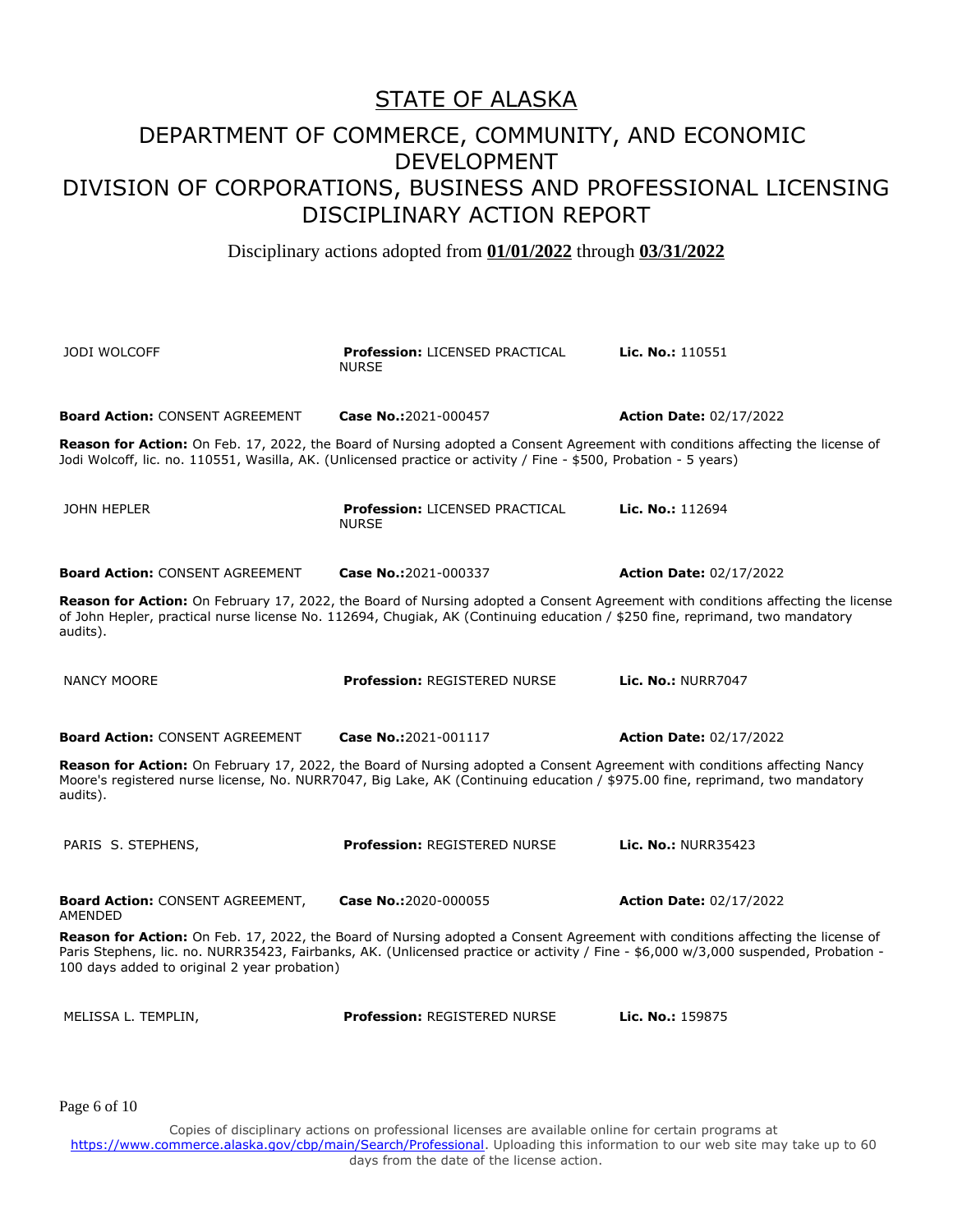#### STATE OF ALASKA

### DEPARTMENT OF COMMERCE, COMMUNITY, AND ECONOMIC DEVELOPMENT DIVISION OF CORPORATIONS, BUSINESS AND PROFESSIONAL LICENSING DISCIPLINARY ACTION REPORT

Disciplinary actions adopted from **01/01/2022** through **03/31/2022**

| <b>Board Action: CONSENT AGREEMENT</b>                                                                                                                                                                                                                                                                                | Case No.:2021-000212                                                                                                                                                                                                                                                | <b>Action Date: 02/17/2022</b> |  |
|-----------------------------------------------------------------------------------------------------------------------------------------------------------------------------------------------------------------------------------------------------------------------------------------------------------------------|---------------------------------------------------------------------------------------------------------------------------------------------------------------------------------------------------------------------------------------------------------------------|--------------------------------|--|
|                                                                                                                                                                                                                                                                                                                       | Reason for Action: On Feb. 17, 2022, the Board of Nursing adopted a Consent Agreement with conditions affecting the license of<br>Melissa Templin, lic. no. 159875, Anchorage, AK. (Unlicensed practice or activity / Fine - \$2,000 w/\$1000 suspended, Reprimand) |                                |  |
| <b>SARA DUNLAP</b>                                                                                                                                                                                                                                                                                                    | Profession: REGISTERED NURSE                                                                                                                                                                                                                                        | <b>Lic. No.: NURR21049</b>     |  |
| <b>Board Action: CONSENT AGREEMENT</b>                                                                                                                                                                                                                                                                                | Case No.:2021-000304                                                                                                                                                                                                                                                | <b>Action Date: 02/17/2022</b> |  |
|                                                                                                                                                                                                                                                                                                                       | Reason for Action: On Feb. 17, 2022, the Board of Nursing adopted a Consent Agreement with conditions affecting the license of<br>Sara Dunlap, lic. no. NURR21049, Anchorage, AK. (Unlicensed practice or activity / Fine - \$5,000 w/2,500 suspended, Reprimand)   |                                |  |
| PARIS S. STEPHENS,                                                                                                                                                                                                                                                                                                    | Profession: REGISTERED NURSE                                                                                                                                                                                                                                        | <b>Lic. No.: NURR35423</b>     |  |
| <b>Board Action: CONSENT AGREEMENT,</b><br>AMENDED                                                                                                                                                                                                                                                                    | Case No.:2020-001108                                                                                                                                                                                                                                                | <b>Action Date: 02/17/2022</b> |  |
| Reason for Action: On Feb. 17, 2022, the Board of Nursing adopted a Consent Agreement with conditions affecting the license of<br>Paris Stephens, lic. no. NURR35423, Fairbanks, AK. (Unlicensed practice or activity / Fine - \$6,000 w/3,000 suspended, Probation -<br>100 days added to original 2 year probation) |                                                                                                                                                                                                                                                                     |                                |  |
| PARIS S. STEPHENS,                                                                                                                                                                                                                                                                                                    | <b>Profession: REGISTERED NURSE</b>                                                                                                                                                                                                                                 | <b>Lic. No.: NURR35423</b>     |  |
| <b>Board Action: CONSENT AGREEMENT,</b><br>AMENDED                                                                                                                                                                                                                                                                    | Case No.:2021-000407                                                                                                                                                                                                                                                | <b>Action Date: 02/17/2022</b> |  |
| Reason for Action: On Feb. 17, 2022, the Board of Nursing adopted a Consent Agreement with conditions affecting the license of<br>Paris Stephens, lic. no. NURR35423, Fairbanks, AK. (Unlicensed practice or activity / Fine - \$6,000 w/3,000 suspended, Probation -<br>100 days added to original 2 year probation) |                                                                                                                                                                                                                                                                     |                                |  |
| LEE REYNOLDS                                                                                                                                                                                                                                                                                                          | Profession: REGISTERED NURSE                                                                                                                                                                                                                                        | <b>Lic. No.: NURR34537</b>     |  |
| <b>Board Action: CONSENT AGREEMENT Case No.:2019-001413</b>                                                                                                                                                                                                                                                           |                                                                                                                                                                                                                                                                     | <b>Action Date: 02/17/2022</b> |  |
|                                                                                                                                                                                                                                                                                                                       | control for Antique Or Feb. 47, 2022, the Board of Ningham advanced a Occasion American internality of forthcomplete theory of                                                                                                                                      |                                |  |

**Reason for Action:** On Feb. 17, 2022, the Board of Nursing adopted a Consent Agreement with conditions affecting the license of Lee Reynolds, lic. no. NURR34537, Anchorage, AK. (Substance abuse / Fine - \$2,500, Reprimand, Probation - 5 years, License suspension - 1 year)

Page 7 of 10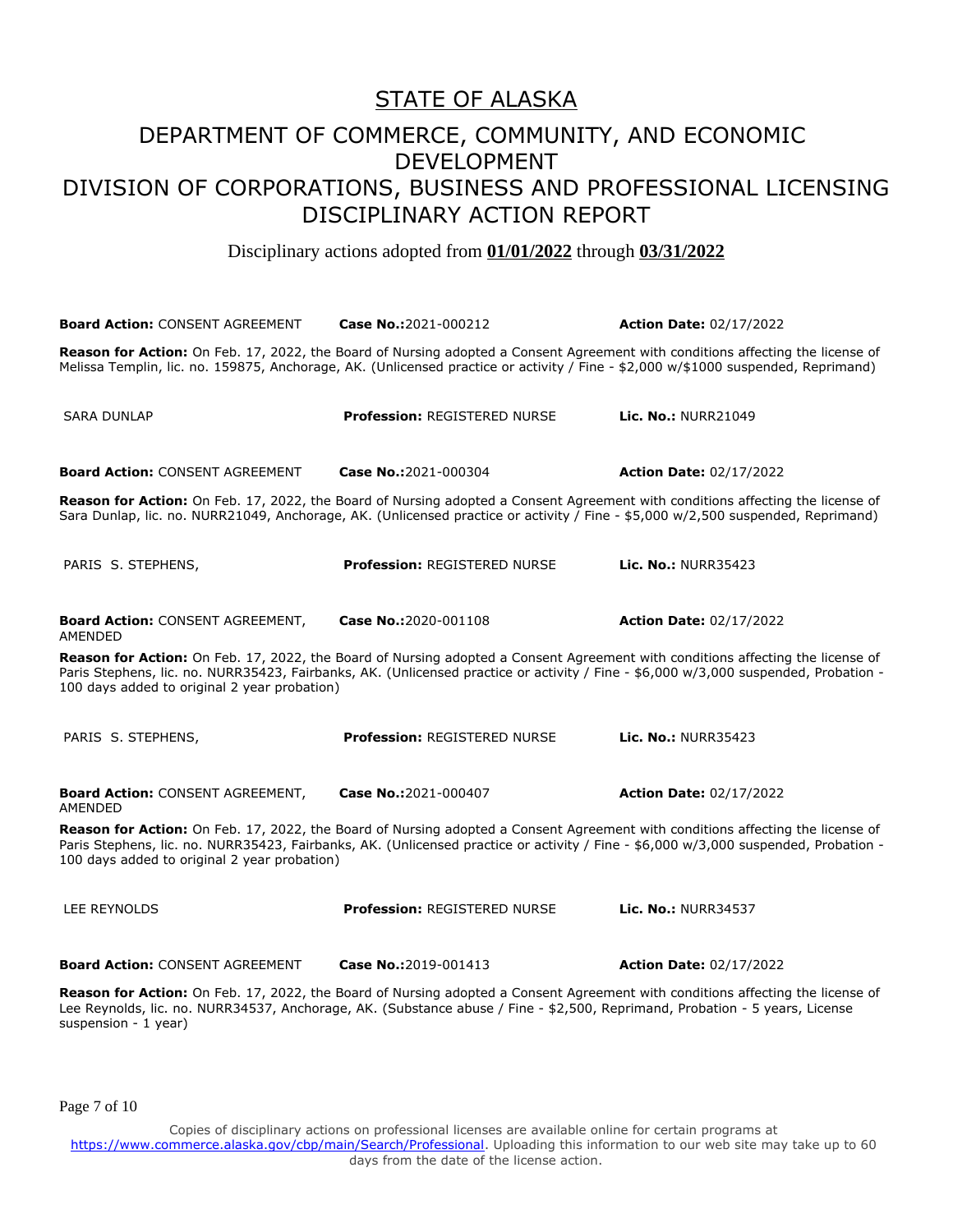Disciplinary actions adopted from **01/01/2022** through **03/31/2022**

| KIMBERLY DOSTAL                                                                                                                                                                                                           | <b>Profession: REGISTERED NURSE</b>                                                                                     | <b>Lic. No.: NURR16309</b>     |  |
|---------------------------------------------------------------------------------------------------------------------------------------------------------------------------------------------------------------------------|-------------------------------------------------------------------------------------------------------------------------|--------------------------------|--|
| <b>Board Action: LICENSE SURRENDER</b>                                                                                                                                                                                    | Case No.:2021-001057                                                                                                    | <b>Action Date: 02/17/2022</b> |  |
| <b>Reason for Action:</b> On February 17, 2022, the Board of Nursing adopted a Voluntary Surrender of Kimberly Dostal's Alaska<br>registered nurse license, No. NURR16309, Juneau, AK (Continuing education / Surrender). |                                                                                                                         |                                |  |
| DAVID MICHELS                                                                                                                                                                                                             | <b>Profession: REGISTERED NURSE</b>                                                                                     | <b>Lic. No.: NURR17793</b>     |  |
|                                                                                                                                                                                                                           |                                                                                                                         |                                |  |
| <b>Board Action: CONSENT AGREEMENT</b>                                                                                                                                                                                    | Case No.:2021-000896                                                                                                    | <b>Action Date: 02/17/2022</b> |  |
|                                                                                                                                                                                                                           | Bessen for Astism: On February 17, 2022, the Beard of Nursing adopted a Consent Agreement with senditions offerting Day |                                |  |

**Reason for Action:** On February 17, 2022, the Board of Nursing adopted a Consent Agreement with conditions affecting David Michels' registered nurse license, No. NURR17793, Soldotna, AK (Continuing education / \$146.25 fine, reprimand, two mandatory audits).

#### **Board of Optometry**

JERIMIAH . MYERS, **Profession:** OPTOMETRIST **Lic. No.:** OPTT102 **Board Action:** CONSENT AGREEMENT **Case No.:**2021-000437 **Action Date:** 01/28/2022

**Reason for Action:** On January 28, 2022, the Alaska Board of Examiners in Optometry adopted a Consent Agreement with conditions affecting the license of Dr. Jerimiah Myers, No. OPTT102, Kodiak, AK (Continuing education / Fine: \$500, reprimand, two mandatory audits).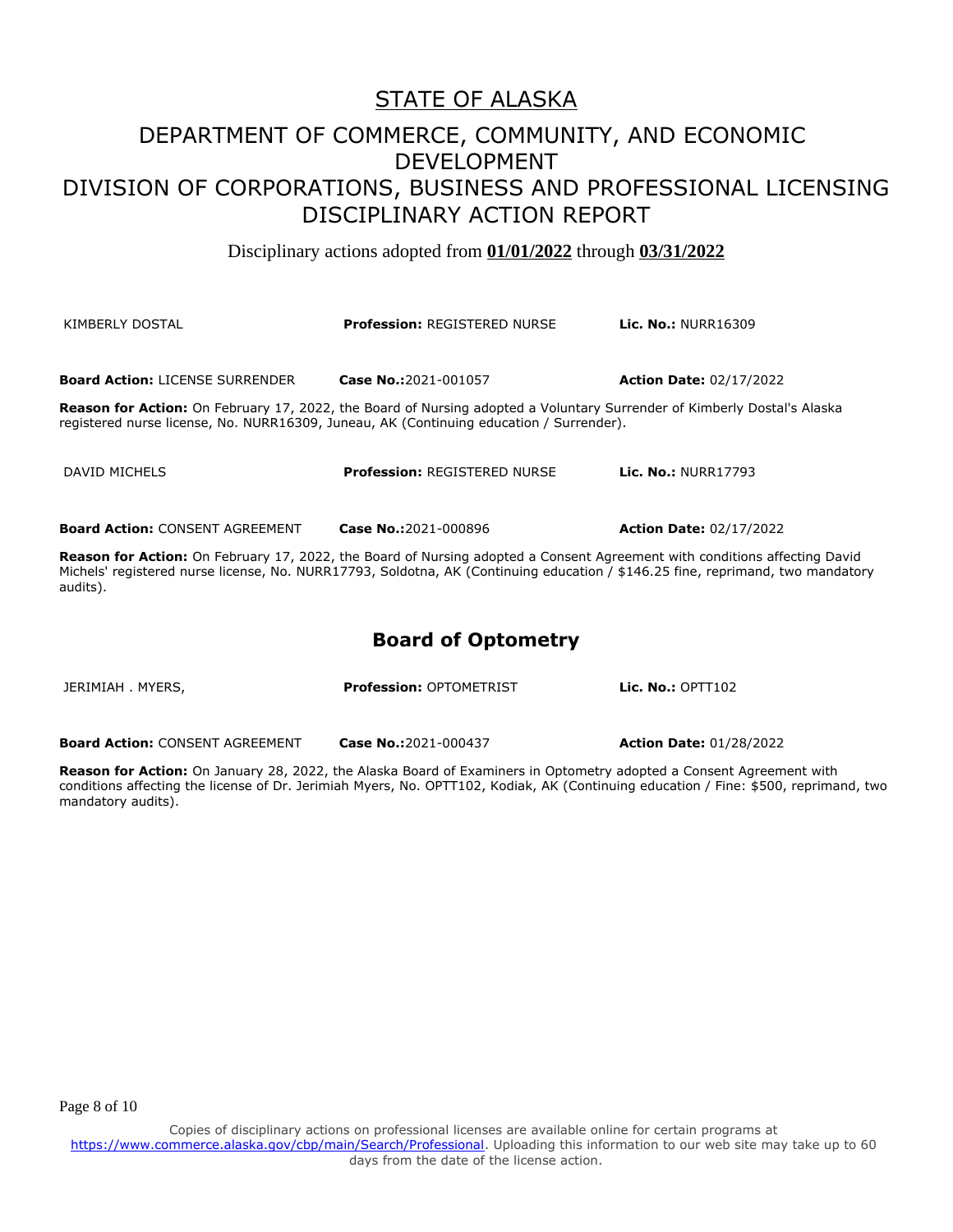Disciplinary actions adopted from **01/01/2022** through **03/31/2022**

#### **Board of Pharmacy**

| C. R. BARD, INC.                                                                                                                                                                                                                                                 | <b>Profession: OUT OF STATE PHARMACY</b>                  | Lic. No.:                      |  |
|------------------------------------------------------------------------------------------------------------------------------------------------------------------------------------------------------------------------------------------------------------------|-----------------------------------------------------------|--------------------------------|--|
| <b>Board Action: IMPOSITION OF CIVIL FINE Case No.:2021-000054</b>                                                                                                                                                                                               |                                                           | <b>Action Date: 03/01/2022</b> |  |
| <b>Reason for Action:</b> On March 1, 2022, the Alaska Board of Pharmacy adopted an Imposition of Civil Fine with conditions affecting<br>the license of C.R. Bard, Inc, lic. no. 164463, Covington, GA. (License application problem / Fine - \$500)            |                                                           |                                |  |
| SMITHS MEDICAL ASD, INC.                                                                                                                                                                                                                                         | <b>Profession: WHOLESALE DRUG DEALER</b>                  | Lic. No.: 167765               |  |
| <b>Board Action: IMPOSITION OF CIVIL FINE Case No.:2021-000945</b>                                                                                                                                                                                               |                                                           | <b>Action Date: 03/08/2022</b> |  |
| Reason for Action: On March 8, 2022, the Alaska Board of Pharmacy adopted an Imposition of Civil Fine with conditions affecting<br>the license of Smiths Medical ASD, Inc., lic. no. 167765, Southington, CT. (Violation of licensing regulation / Fine - \$500) |                                                           |                                |  |
| THE HARVARD DRUG GROUP, LLC.                                                                                                                                                                                                                                     | <b>Profession: WHOLESALE DRUG DEALER</b>                  | Lic. No.: $158302$             |  |
| <b>Board Action: IMPOSITION OF CIVIL FINE Case No.:2021-000938</b>                                                                                                                                                                                               |                                                           | <b>Action Date: 03/01/2022</b> |  |
| Reason for Action: On March 1, 2022, the Alaska Board of Pharmacy adopted an Imposition of Civil Fine with conditions affecting<br>the license of The Harvard Drug Group, LLC, lic. no. 158302, Dublin, OH. (Violation of licensing regulation / Fine - \$500)   |                                                           |                                |  |
| BUTLER ANIMAL HEALTH SUPPLY, LLC                                                                                                                                                                                                                                 | <b>Profession: WHOLESALE DRUG DEALER Lic. No.: 155545</b> |                                |  |

**Board Action:** IMPOSITION OF CIVIL FINE **Case No.:**2021-000763 **Action Date:** 03/01/2022

**Reason for Action:** On March 1, 2022, the Alaska Board of Pharmacy adopted an Imposition of Civil Fine with conditions affecting the license of Butler Animal Health Supply, LLC, lic. no. 156043, Dublin, OH. (Violation of licensing regulation / Fine - \$250)